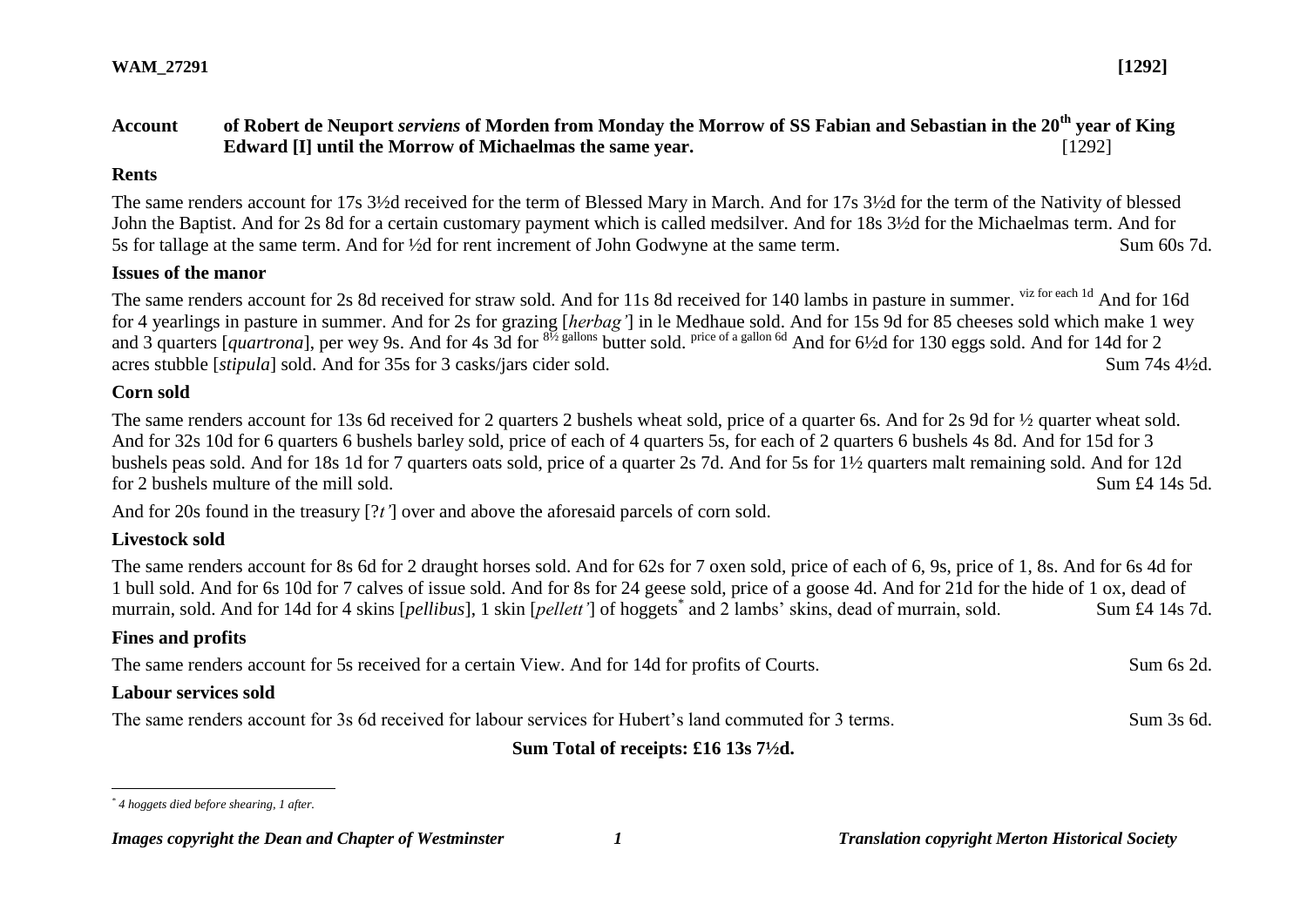#### **Expenses of the same**

## **Acquittances**

Also in acquittance of the beadle's rent for 3 terms 18d. In acquittance of the same and Hubert's land for a certain customary payment which is called Medsilver 4d. Sum 22d.

# **Rents paid**

Also in rent paid to Walter de Kenardele for 3 terms 3s. Sum 3s.

# **Cost of ploughs**

Also in repairing 2 ploughs 3d. In making 1 ploughshare from their own iron 3d. In 4 sheaves of steel bought 2s 7½d. In 24 pieces of iron bought 2s. In stipend of the smith for fitting iron on ploughs for 3 terms 3s 7d. In <sup>33</sup> shoes for 4 draught horses  $15\frac{1}{2}$ d, <sup>8d</sup> with stipend of the smith for fitting the same. Sum  $10s$ . Sum  $\frac{10s}{9}$ <sup>9s 41/2d</sup>

**Cost of carts** [marginal note] this year because carrying marl

Also in 2 pairs of wheels bought for carts 2s 4d. of which 1 pair old In 4 frets bought 1½d. In 2 axles bought and 1 of them fitted 4d. In mending 1 cartfret 2d. In 27 clouts with nails bought for carts 13½d. In 2 ropes bought for carts 13½d. In 3 collars, 1 saddle and 2 pairs saddle-pads bought 2s 4d. In 2 pairs traces bought 6d. In white-tawed leather bought for harness 7½d. In 2 ropes for binding horses with 2 summer shoes [*schineles* ?=[*e*]*stivella*?] bought 5½d. In 1 iron linch pin bought ½d. In shoeing 2 carthorses for 3 terms 16d by piece-work. Sum 10s 6d.

# **Costs of the mill**

Also in cogs and rungs bought 11d. In making 3 <sup>iron</sup> bands for le Cogwele 3½d. In repairing the mill door 1½d. In sharpening bills for 3 terms 3d. Sum 19d.

# **Mowing and hoeing**

Also in hoeing corn 18d. In mowing  $10\frac{1}{2}$  acres meadow  $4s\frac{41}{2}d$ ,  $3s\frac{6d}{2}$  price of an acre 5d.  $4d$ 

# **Harvest costs**

Also in fish bought for the use of 24 men at 2 dry boonworks in harvest  $45d$ . <sup>9d</sup> In fish bought for the use of 52 men reaping at 1 boonwork, 10 household servants, 12½d. In fish bought for the use of the *serviens*, reap-reeve, beadle and dairy worker for 6 weeks 2s 8½d. In meat bought for the same for part [*pro parte*] 6d.† In expenses of the same, 1 stacker, 2 millers and 8 household servants for 'harvest goose' 22½d. In tallow bought for candles 3d. In reaping 3 acres barley by piece-work 18d. In reaping 7½ acres wheat, 9½ acres rye, 9½ acres peas, 30 acres 1 rood oats by piece-work 18s 11d, price of an acre 4d. Sum 28s 01/2d.<sup>27s 61/2d</sup>

 $\frac{4d}{s}$  Sum  $\frac{5s}{s}$   $\frac{10\frac{1}{2}d}{s}$ .

 $\overline{a}$ *Bacon was taken from stock – see dorse.*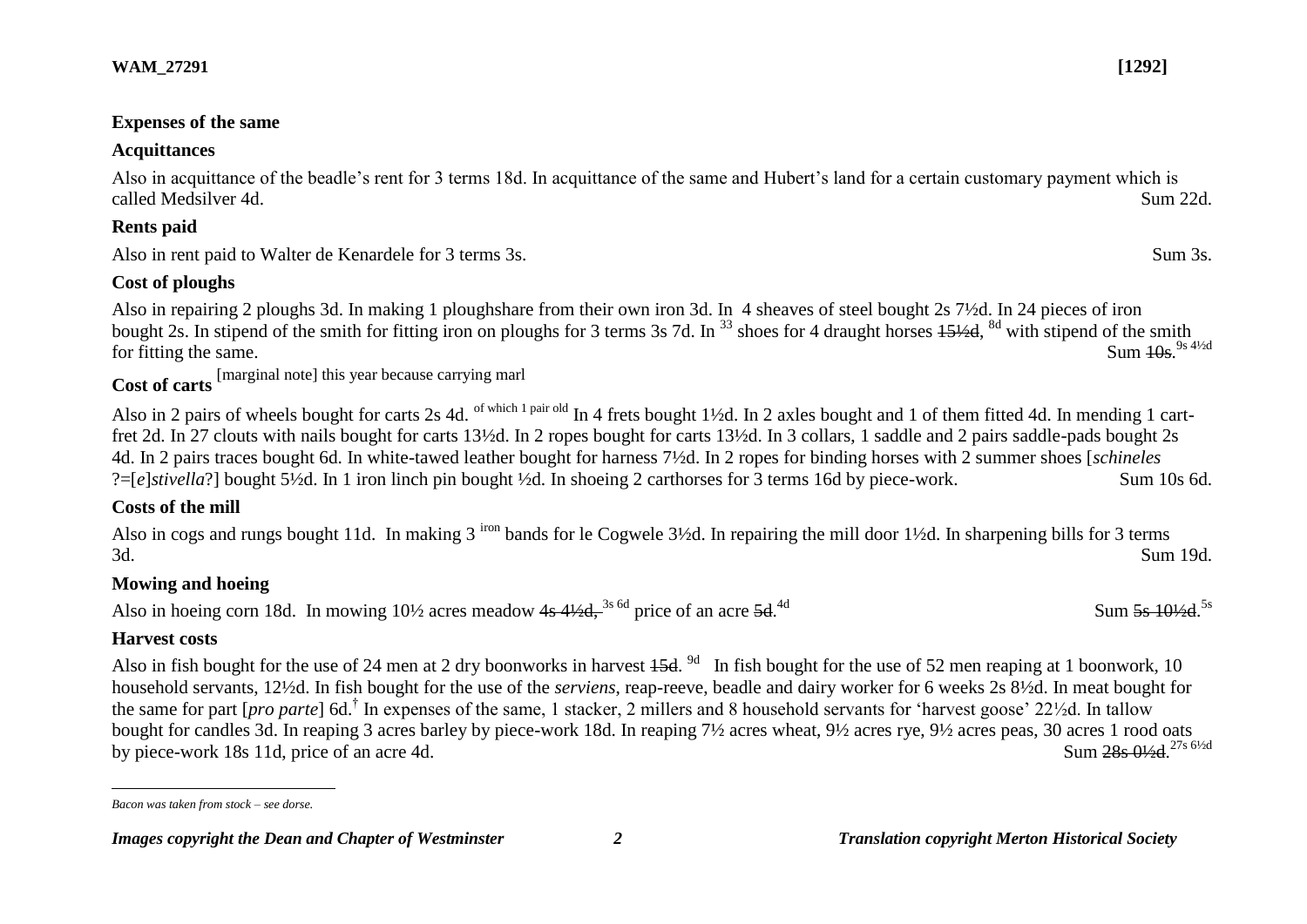#### **Petty expenses**

Also in ½ quarter salt bought 13d, of which 1 bushel for the dairy. In 1 [piece of] iron bought for spades 1½d. In fitting iron to 1 shovel/threshing sledge [tribula] 1/2d. In 12 hurdles bought for the sheepfold 14d. In planting beans 7<sup>3</sup>/4d. In expenses of 13 servants<sup>‡</sup> for Easter day 191/2d. <sup>18d</sup> In sheep-salve bought 4d. In repairing the byre entrance ¼d. In 1 fork bought for corn 1d. In repairing 1 pipe [?*pipos*] ½d. In 2226 cartloads marl taken to the fields 61s 10d, namely 3 cartloads for 1d. In spreading the same with servants' assistance 13¼d. In repairing 6 fences [?*fencill*] 2d. In mowing 5 acres stubble 15d. In making 5 quarters malt 5d. In ferrying corn at Chelsea [*Chelehuthe*] Lambeth [*Lambhuthe*] on 6 occasions towards Westminster 12d. Sum 71s 8d.<sup>70s 9¾d</sup>

#### **Stipends**

Also in stipend of Robert *serviens* for 3 terms 10s. In stipend of 2 plough-holders [*tentor*], 2 plough-drivers [*fugator*], and 1 carter for the year 22s 6d. In stipend of the shepherd and dairy worker for the year 7s. In stipend of the cowman for the year 2s 6d. In stipend of 1 keeper of lambs 4d. In stipend of 1 stacker in harvest 3s. In stipend of 1 reap-reeve in harvest 3s. Sum 48s 4d.

#### **Threshing**

Also in threshing 20 quarters ½ bushel wheat, 8 quarters 6 bushels rye, 5s 4d, viz 9 bushels for 2½d. In threshing 6 bushels beans, 8 quarters 1 bushel peas 15¾d, viz 9 bushels for 2d. In threshing 22 quarters 2 bushels barley, 2s 5½d, viz 9 bushels for 1½d. In threshing 145 quarters 1 bushel oats 10s 9d, viz 9 bushels for 1d. In winnowing half [*medietate*] the total of the said corn by piece-work, with half [*med*] of 10 quarters 2 bushels oats threshed by servants, 2s <sup>1</sup>/4d, viz 4 quarters per 9 bushels for 1d. Sum 21s 10<sup>1</sup>/2d.

#### **Corn bought**

Also in 2 bushels vetches bought for seed 16d. Sum 16d.

#### **Livestock bought**

Also in 1 draught horse bought 6s 8d. In 6 oxen bought 67s 6d, price of 1, 12s 6d, price of the other 5, 11s. In 3 pigs bought 5s 1d. Sum 79s 3d.

#### **Expenses of visitors**

Also in expenses of brother A de Neuport 17½d by 1 tally. In expenses of the same and brother L de [Bemflete 2s] 1½d by 1 tally. In expenses of Edmund de Byrny for his coming 3s 5d. Sum  $[7s]$ <sup>§</sup>

#### **Deliveries**

 $\overline{a}$ 

Also delivered to brother R de Waleden 22s 0<sup>1/2</sup>d by 2 tallies. [22s 0<sup>1/2</sup>d]

**Sum of all expenses and deliveries £15 9s 5¼d. And so he owes** [24s 1¼d. ...................]

W de Chivynton 9s 0<sup>3</sup>/4d for surplus of his account for year 19.<sup>\*\*</sup> And so he owes [15s 1d].<sup>††</sup>

*<sup>‡</sup> Should this have been corrected to 12? The usual cost per head at this time was 1½d.*

*<sup>§</sup> A large hole in the membrane affects these two lines.*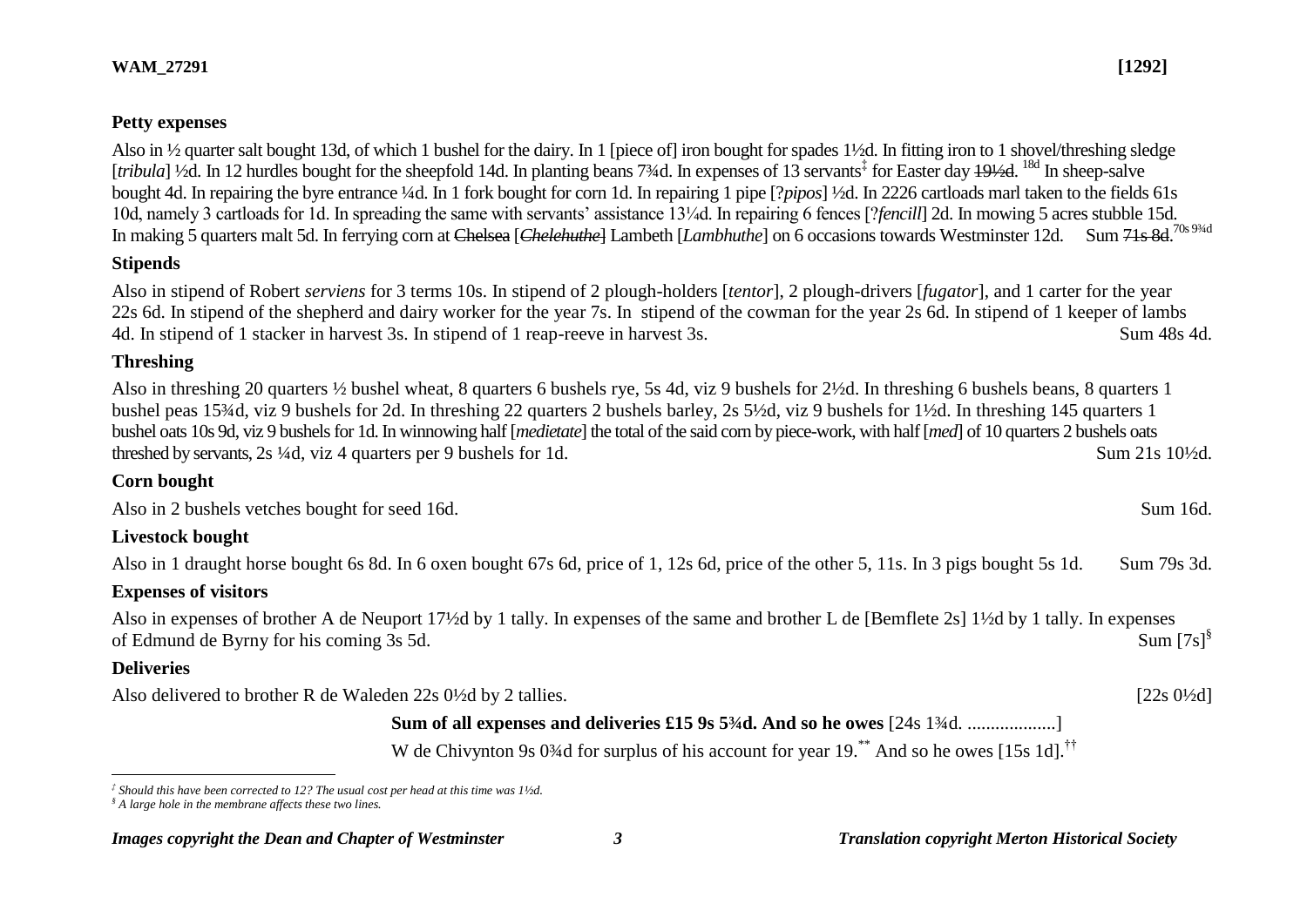$\overline{a}$ 

## **Issues of the Grange‡‡**

| Wheat                                                                                 | The same renders account for 1 quarter wheat of the remaining. And for 18 quarters 7 bushels wheat, 1 quarter 1½ bushels [curall of the<br>same threshed by piece-work. Sum 2.1 quarters 1/2 bushel.                                                                                                                                                                                                                                                                                                                                                                                                                                                    |
|---------------------------------------------------------------------------------------|---------------------------------------------------------------------------------------------------------------------------------------------------------------------------------------------------------------------------------------------------------------------------------------------------------------------------------------------------------------------------------------------------------------------------------------------------------------------------------------------------------------------------------------------------------------------------------------------------------------------------------------------------------|
| $2\frac{1}{2}$ -fold $1\frac{1}{2}$<br>quarters and $\frac{1}{2}$ [?]<br>quarter more |                                                                                                                                                                                                                                                                                                                                                                                                                                                                                                                                                                                                                                                         |
| [Of which]                                                                            | In livery of Richard <i>serviens</i> from the Morrow of SS Fabian and Sebastian until Michaelmas except for 6 weeks in harvest [being] at table<br>[for 30 weeks, 3] quarters 6 bushels, taking per week 1 bushel. In expenses as regards 6 harvest boonworks 1 quarter. <sup>6 bushels</sup> In household<br>expenses in harvest [1 quarter 1 bushel]. In making maslin for servants' livery [1½ bushels] curall. Also delivered to brother A de Leyton<br>10 <sup>1</sup> / <sub>2</sub> quarters by 1 tally. Also delivered to Richard serviens of Battersea Echelford 1 quarter. [In sale] 2 quarters 6 bushels. Sum as above. And<br>none remains. |
| <b>Rye</b>                                                                            | The same renders account for 5 bushels rye of the remaining. And for 8 quarters 6 bushels threshed by piece-work. Sum 9 quarters 3<br>bushels.                                                                                                                                                                                                                                                                                                                                                                                                                                                                                                          |
| Of which                                                                              | In expenses of haymaking 1 bushel. In expenses as regards harvest boonworks $2$ quarters. <sup>1/2 quarters</sup> In baking for reaping corn by piecework<br>2 bushels. In making maslin for servants' livery $7\frac{1}{2}$ quarters. Sum as above. And none remains.                                                                                                                                                                                                                                                                                                                                                                                  |

## *DORSE*

Barley 3-fold, 1/2 The same renders account for 22 quarters 2 bushels threshed by piece-work. Sum 22 quarters 2 bushels. quarter over

Of which In sowing 7<sup>1</sup>/<sub>2</sub> quarters. In making malt 3 quarters. In making maslin for servants' livery 5 quarters. In sale 6 quarters 6 bushels. Sum as above. And none remains.

**Beans** The same renders account for [6 bushels] threshed by piece-work. Of which in planting 5 bushels. In making maslin for servants' livery 1 bushel. Sum as above. And none remains.

**Peas** 3-fold, 6 bushels over The same renders account for 8 quarters 1 bushel threshed by piece-work. Of which in sowing 3½ quarters. In making maslin for servants' livery 4 quarters. In fattening 2 pigs for the larder 2 bushels. In sale 3 bushels. Sum as above. And none remains.

*<sup>\*\*</sup> The account for year 18-19 (WAM27289) has a surplus of 9s 0¾d owed to William de Chyvintone, serviens of Morden, "which is allowed in the account of R de Neuport in the following year".*

*<sup>††</sup> The membrane is damaged, but the next account roll gives the arrears as 15s 1d (W27292).*

 $\#$  The foot of the membrane is badly damaged, especially on the right hand side. The left hand side is also very dirty. Where possible the missing text has been supplied [in square brackets] from similar passages in *other account rolls, and by calculation.*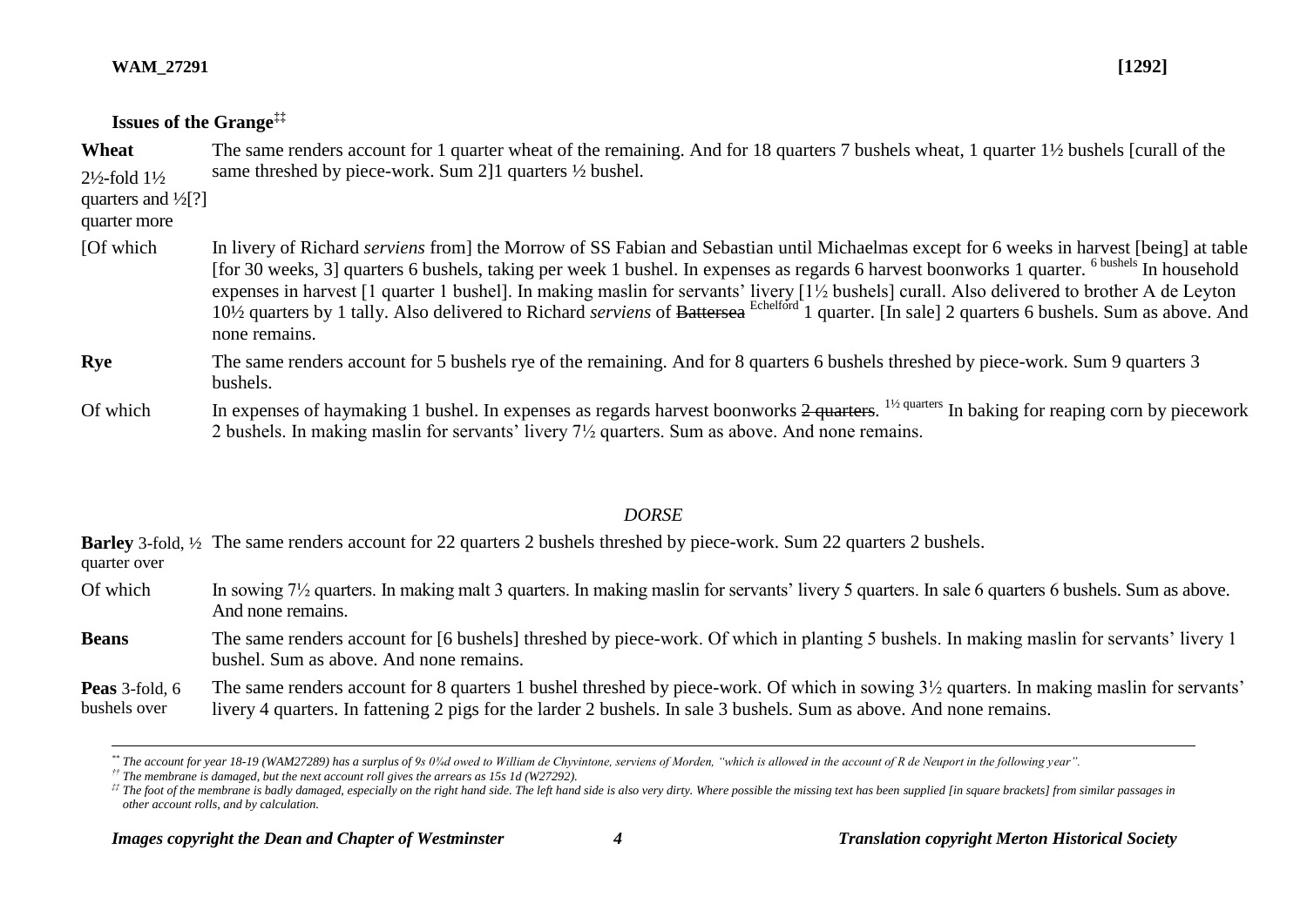| <b>Vetches</b>                                               | The same renders account for 2 bushels vetches of purchase. And accounted in sowing. And none remains.                                                                                                                                                                                                                                                                                                                                                                                                                                                                                                                                                                                                                                                                                                                                                                                                                                                                                                                                                                              |
|--------------------------------------------------------------|-------------------------------------------------------------------------------------------------------------------------------------------------------------------------------------------------------------------------------------------------------------------------------------------------------------------------------------------------------------------------------------------------------------------------------------------------------------------------------------------------------------------------------------------------------------------------------------------------------------------------------------------------------------------------------------------------------------------------------------------------------------------------------------------------------------------------------------------------------------------------------------------------------------------------------------------------------------------------------------------------------------------------------------------------------------------------------------|
| Oats<br>3-fold,<br>5 quarters 1<br>bushel over <sup>§§</sup> | The same renders account for 10 quarters 1 bushel oats of the remaining. And for 145 quarters 1 bushel threshed by piece-work. And for 10<br>quarters 2 bushels threshed by servants. And for 5 quarters 6 bushels oats estimated in sheaves for ox fodder. Sum 171 quarters 2 bushels.                                                                                                                                                                                                                                                                                                                                                                                                                                                                                                                                                                                                                                                                                                                                                                                             |
| Of which                                                     | In sowing 61 quarters. In making meal 1 quarter. *** In fodder for 2 horses from the Monday in the Morrow of SS Fabian and Sebastian<br>until the Sunday after the feast of St Barnabas the apostle for 146 nights, because in a leap year, 9 quarters 1 bushel, taking per night 1/2 bushel. In<br>fodder for 5 draught horses from the same day until the day of blessed George for 92 nights, 4 quarters 2½ bushels, taking per night 1½<br>pecks. In making malt 2 quarters. In expenses of brother A de Neuport 2 bushels by tally. In expenses of the same and brother L de<br>Bemflete 2½ bushels by 1 tally. In expenses of Edmund de Byrny ½ quarter by tally. Also delivered to brother A de Neuport at<br>Westminster 4 quarters by tally. Also delivered to brother A de Leyton 76 quarters by 2 tallies. In sale 7 quarters. In ox fodder by<br>estimation in sheaves 5 quarters 6 bushels. Sum as above. And none remains.                                                                                                                                            |
| <b>Malt</b>                                                  | The same renders account for 1 <sup>1</sup> / <sub>2</sub> quarters malt of the remaining. And for 3 quarters barley malt, 2 quarters oat malt from meal. Sum 6 <sup>1</sup> / <sub>2</sub><br>quarters.                                                                                                                                                                                                                                                                                                                                                                                                                                                                                                                                                                                                                                                                                                                                                                                                                                                                            |
| Of which                                                     | In expenses as regards 4 harvest boonworks 3 quarters. In household expenses in harvest 1 quarter 4 bushels. In sale 1½ quarters. Sum 6<br>quarters. And there remains $\frac{1}{2}$ quarter.                                                                                                                                                                                                                                                                                                                                                                                                                                                                                                                                                                                                                                                                                                                                                                                                                                                                                       |
| <b>Oatmeal</b>                                               | The same renders account for 1 bushel oatmeal of the remaining. And for 4 bushels made. Sum 5 bushels. And all accounted in household<br>expenses. And none remains.                                                                                                                                                                                                                                                                                                                                                                                                                                                                                                                                                                                                                                                                                                                                                                                                                                                                                                                |
|                                                              | <b>Servants' livery</b> The same renders account for 1 <sup>1</sup> / <sub>2</sub> bushels curall wheat, $7^{1/2}$ quarters rye, 5 quarters barley, 1 bushel beans, 4 quarters peas made. And for 15<br>quarters maslin of issue of the mill. Sum 31 quarters 6 <sup>1/2</sup> bushels.                                                                                                                                                                                                                                                                                                                                                                                                                                                                                                                                                                                                                                                                                                                                                                                             |
| Of which                                                     | In livery of 1 carter and 4 servant ploughmen from the Sunday after the feast of SS Fabian and Sebastian until Michaelmas, for 35 weeks,<br>19 quarters 3 bushels, taking a quarter per 9 weeks. 1 shepherd for the same period 3½ quarters, taking a quarter per 10 weeks. In livery of<br>1 dairy worker from the same day until Michaelmas except 6 weeks in harvest 2 quarters 7½ bushels, taking a quarter per 10 weeks. In<br>livery of 1 cowman for the whole of the aforesaid period 2½ quarters, taking a quarter per 14 weeks. In livery of 1 lad keeping lambs for 8<br>weeks 1/2 of 1 quarter. In livery of a second carter for carrying marl from the Sunday after the feast of blessed John before the Latin Gate<br>until the Monday after the feast of blessed Peter ad Vincula 1 quarter and the sa<br>per 12 weeks. In sale 2 bushels. In livery of 1 stacker from the Monday after the feast of blessed Peter ad Vincula until Michaelmas for 8<br>weeks 7 bushels, taking a quarter per 9 weeks. Sum 30 quarters $7^{1/2}$ bushels. And there remain 7 bushels. |

*<sup>§§</sup> This yield seems too low for the figures quoted as sown in the previous year, and threshed &c in the current year.*

 $\overline{a}$ 

*<sup>\*\*\*</sup> The Oatmeal account below only has 4 bushels oatmeal made.*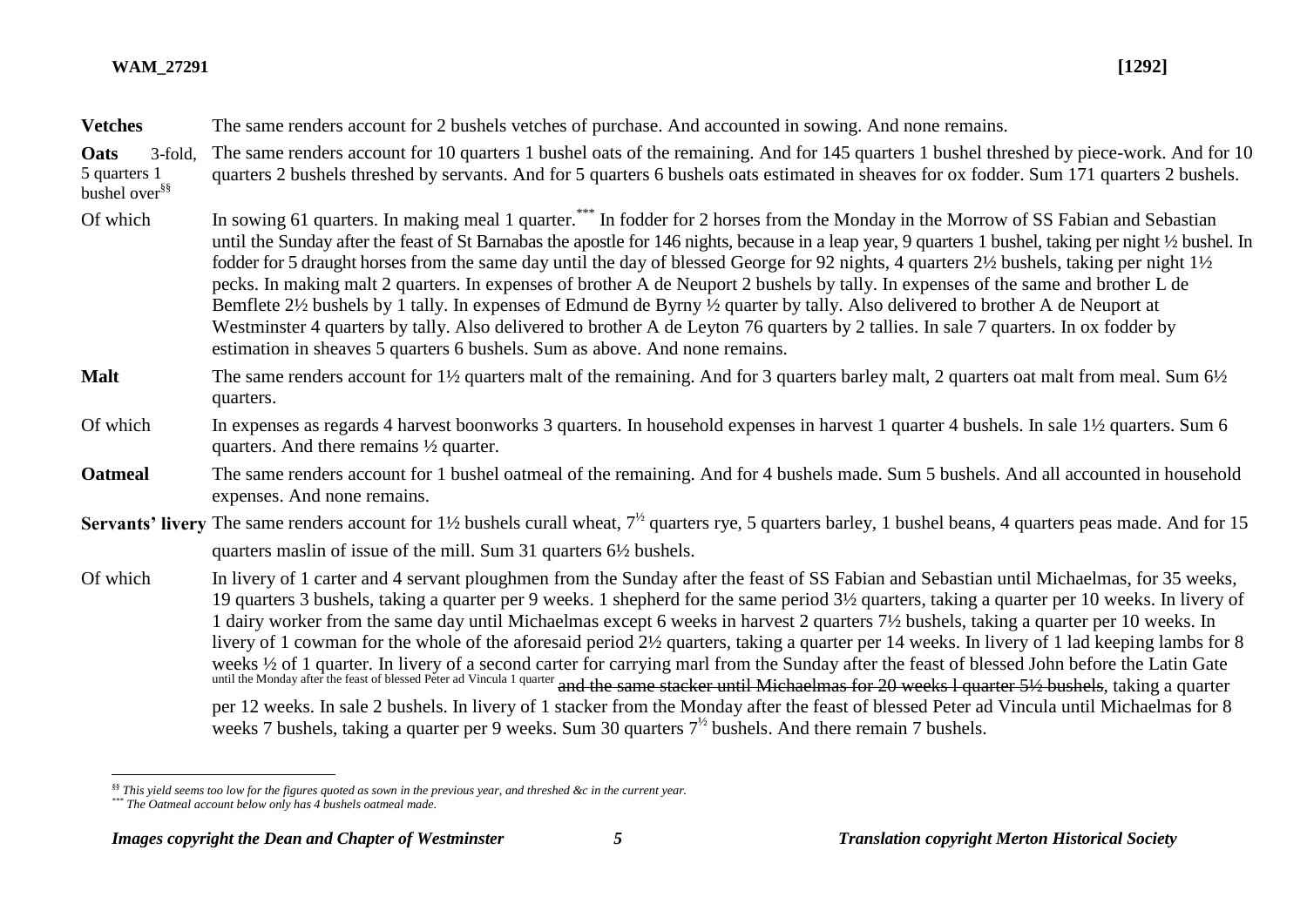## **LIVESTOCK**

| <b>Horses</b>    | The same renders account for 2 carthorses from the remaining. And there remain 2 carthorses.                                                |
|------------------|---------------------------------------------------------------------------------------------------------------------------------------------|
|                  | <b>Draught horses</b> The same renders account for 5 draught horses from the remaining. And for 1 of purchase. Sum 6.                       |
| Of which         | In sale 2. And there remain 4 draught horses.                                                                                               |
| Oxen             | The same renders account for 19 oxen from the remaining. And for 6 of purchase. Sum 25.                                                     |
| Of which         | In sale 7. In murrain 1, Sum 8, And there remain 17 oxen.                                                                                   |
| <b>Bulls</b>     | The same renders account for 1 bull from the remaining. And accounted in sale. And none remains.                                            |
| <b>Cows</b>      | The same renders account for 8 cows from the remaining. And there remain 8 cows.                                                            |
| <b>Bullocks</b>  | The same renders account for 5 bullocks from the remaining. And there remain 5 male bullocks, of which 1 is a bull-calf.                    |
| <b>Yearlings</b> | The same renders account for 3 yearlings from the remaining. And there remain 3 yearlings.                                                  |
| <b>Calves</b>    | The same renders account for 7 calves of issue and no more because 1 cow was sterile. And all sold. And none remains.                       |
| Wethers          | The same renders account for 6 wethers from the remaining. <sup>TTT</sup>                                                                   |
| <b>Ewes</b>      | The same renders account for 9 ewes from the remaining. And there remain 9 ewes.                                                            |
| <b>Hoggets</b>   | The same renders account for 5 hoggets from the remaining. And all accounted in murrain, of which 1 after shearing.                         |
|                  | Yearling lambs The same renders account for 9 yearling lambs from the remaining. And there remain 9 hoggets.                                |
| Lambs            | The same renders account for 9 lambs of issue. Of which in tithes 1. In murrain 2. And there remain 6 lambs.                                |
| <b>Pigs</b>      | The same renders account for 2 pigs from the remaining. And for 3 of purchase. Sum 5.                                                       |
| Of which         | In the larder 2. And there remain 3 pigs.                                                                                                   |
| Geese            | The same renders account for 14 geese from the remaining, of which 6 are breeding females. And for 31 of issue. Sum 45.                     |
| Of which         | In tithe 3. In expenses as regards 'harvest goose' [auc autump] 2. In sale 24. Sum 29. And there remain 16 of which 6 are breeding females. |
| <b>Capons</b>    | The same renders account for 4 capons from the remaining. And there remain 4 capons.                                                        |
| <b>Hens</b>      | The same renders account for 12 hens from the remaining. Of which in expenses of brother A de Neuport 2. And there remain 10 hens.          |

 $\overline{a}$ *††† No comment is made as to how many remain.*